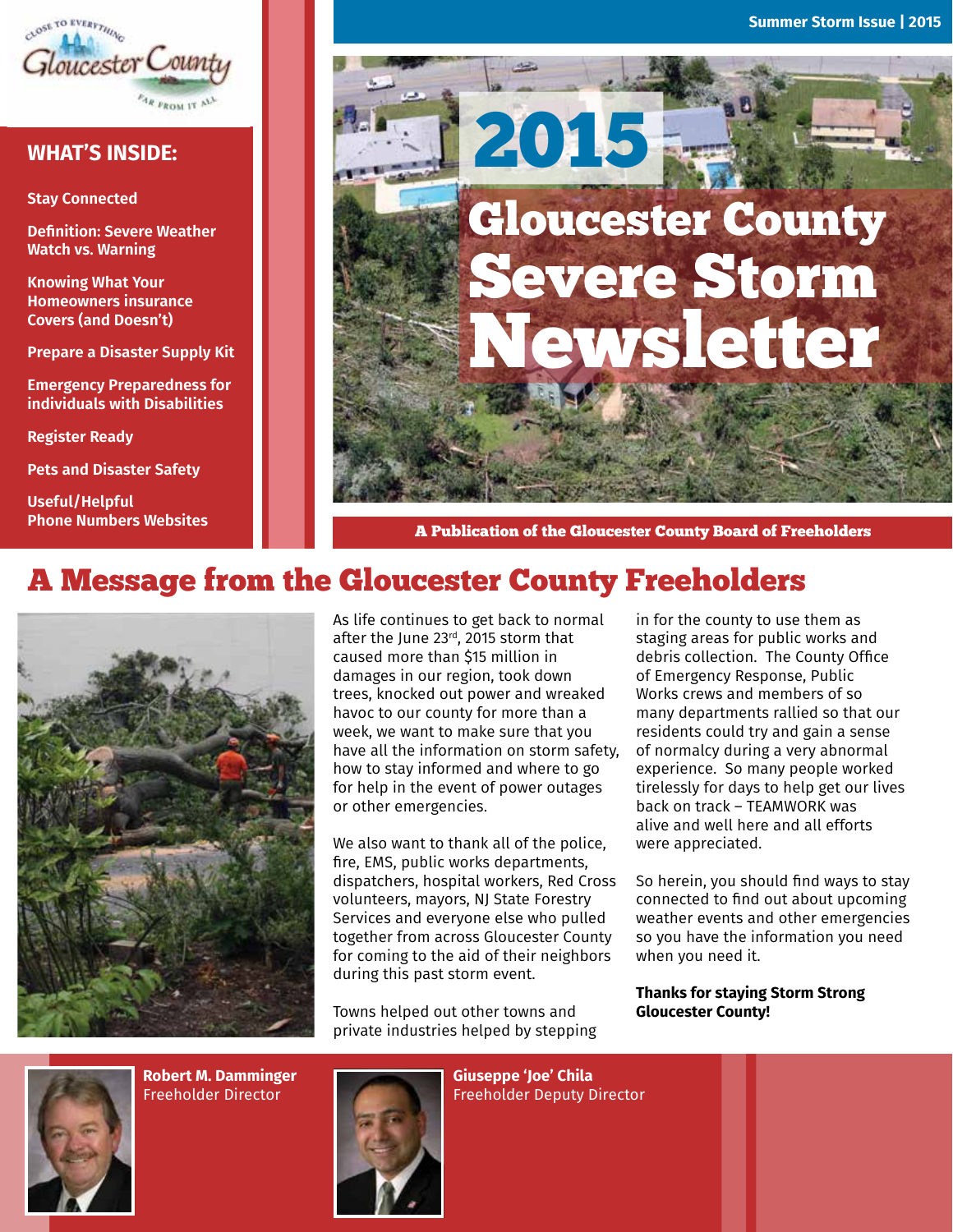## Stay Connected

Subscribe to get FREE alert warnings from Gloucester County via email and text. All you have to do is visit www.gloucesteralert.com



Gloucester County uses Gloucester Alert to immediately contact you during a major crisis or emergency. Gloucester Alert delivers important emergency alerts, notifications and updates to you on all your devices:

- • **e-mail account (work, home, other)**
- • **cell phone**
- **text pager**
- • **or PDA**

When an incident or emergency occurs, authorized senders will instantly notify you using Gloucester Alert. This alert system is your personal connection to real-time updates, instructions on where to go, what to do, or what not to do, who to contact and other important information.



**Join the Gloucester County Emergency Management Page on Facebook.com.** It will keep you in the know about emergency conditions, information and where assistance can be found.

## Definition: A Severe Weather Watch vs. A Warning

**Do you know the difference between a severe thunderstorm watch and a severe thunderstorm warning?**

A severe thunderstorm watch means that the potential exists for the development of thunderstorms that may produce large hail or damaging winds. When a watch is issued, you should go about your normal activities, but keep an eye to the sky and an ear to the National Weather Service's weather radio or local radio and television stations for further updates and possible warnings.

A severe thunderstorm warning, on the other hand, means that a severe thunderstorm is occurring or is imminent based on Doppler radar information. You should move indoors to a place of safety. Schools should think about delaying departure of buses, and should take quick action to delay outdoor sports activities, etc.

The term severe refers to hail that is dime size, 0.75 inches in diameter or larger, and/or wind gusts to 58 mph or more. Although lightning can be deadly it is not a criterion for what the National Weather Service defines as severe since any ordinary thunderstorm can produce a lot of lightning. Also, excessive rainfall may lead to flash flooding, but heavy rain is not a criterion for the term severe. Severe strictly refers to hail at

least 3/4 of an inch in diameter or wind gusts of at least 58 mph.

If hail golf ball size or larger is falling, it indicates that a storm is very well organized and likely has a rotating updraft. Any storm producing giant hail should be watched closely for signs of a possible tornado.

A tornado watch, like a severe thunderstorm watch, means that conditions are favorable for severe thunderstorms to form, but it also means that a few storms may be capable of producing a tornado.

A tornado warning is the ultimate in severe warnings; it means that a tornado is either occurring or imminent based on radar. You should take cover immediately.

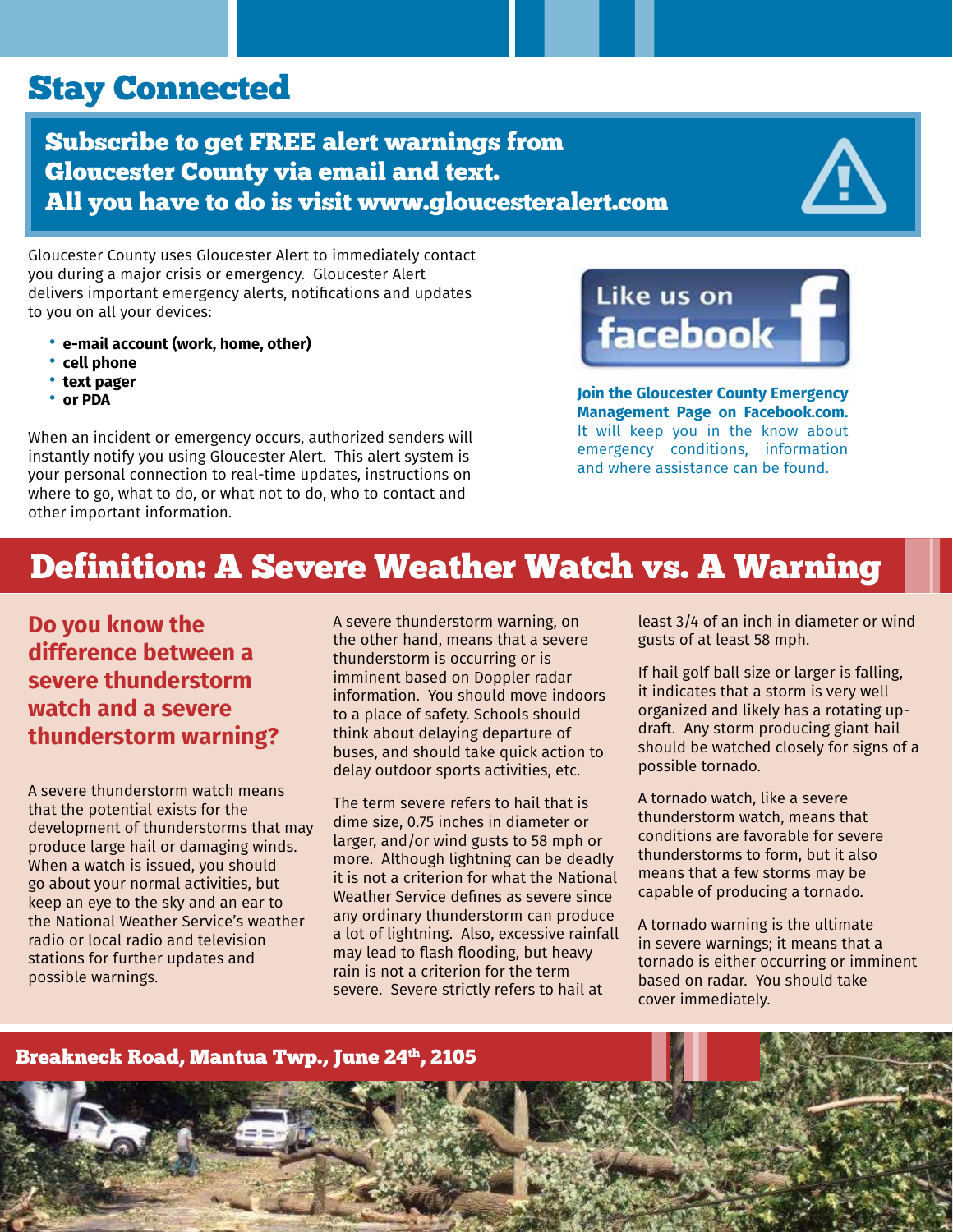# Prepare a Disaster Supply Kit

**Important and useful Emergency Preparedness information for individuals and families (and their Pets). A basic emergency supply kit could include the following recommended items:**

- Water, one gallon of water per person per day for at least three days, for drinking and sanitation
- Food, at least a three-day supply of non-perishable food
- Battery-powered or hand crank radio and a NOAA Weather Radio with tone alert and extra batteries for both
- Flashlight and extra batteries
- • First aid kit
- Whistle to signal for help
- Dust mask to help filter contaminated air and plastic sheeting and duct tape to shelter-in-place
- Moist towelettes, garbage bags and plastic ties for personal sanitation
- • Wrench or pliers to turn off utilities
- Manual can opener for food
- Local maps
- Cell phone with chargers, inverter or solar charger



**Once you have gathered the supplies for a basic emergency kit, you may want to consider adding the following items:**

- Prescription medications and glasses
- • Infant formula and diapers
- Pet food and extra water for your pet
- Cash or traveler's checks and change; extra set of car keys
- Important family documents such as copies of insurance policies, identification and bank account records in a waterproof, portable container.
- Sleeping bag or warm blanket for each person. Consider additional bedding if you live in a cold-weather climate.
- Complete change of clothing including a long sleeved shirt, long pants and sturdy shoes. Consider additional clothing if you live in a cold-weather climate.
- Household chlorine bleach and medicine dropper When diluted, nine parts water to one part bleach, bleach can be used as a disinfectant. Or in an emergency, you can use it to treat water by using 16 drops of regular household liquid bleach per gallon of water. Do not use scented, color safe or bleaches with added cleaners.
- Fire extinguisher
- Matches in a waterproof container
- Feminine supplies and personal hygiene items<br>• Mess kits, paper cups, plates, paper towels and
- Mess kits, paper cups, plates, paper towels and plastic utensils
- Paper and pencil
- Books, games, puzzles or other activities for children

### Damage to Homes and Personal Property:

What are the options available to homeowners following an emergency or disaster?

In most instances, homeowners must turn to their applicable insurance policies in order to financially address the damages incurred as a result of a disaster.

It is only under circumstances where the destruction caused by a natural or human caused incident are so severe and/ or widespread that the federal government will make available individual assistance to families and homeowners.

This type assistance typically comes in the form of Housing Assistance (including Temporary Housing, Repair, Replacement, and Semi-Permanent or Permanent Housing Construction) and Other Needs Assistance (including personal property and other items).

**Note:** This type of federal assistance was not authorized by FEMA for the Severe Summer Storm that impacted our County on June 23rd, 2015.



**Towns helping towns:** Logan Township Public Works helping clear out Wenonah.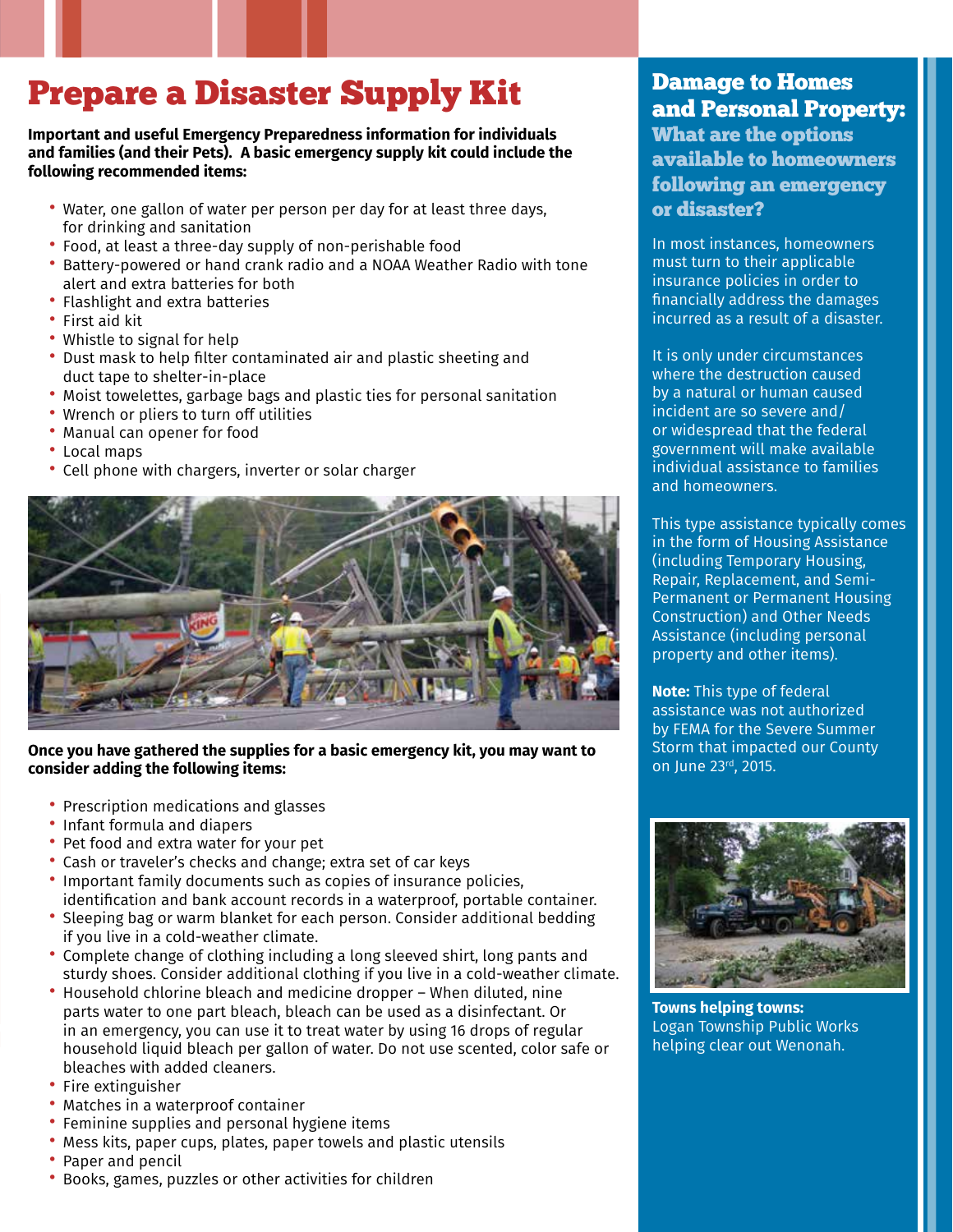

July 3, 2015

To: Chad Bruner, County Administrator From: Mayor John R. Dominy, Borough of Wenonah

Dear Chad,

I am writing this letter to thank you and the County for your invaluable assistance this past week.

Your willingness to provide County equipment an<sup>d</sup> man power on such short notice to assist with Wenonah's overwhelming storm damage was beyond all expectations.

I, along with Wenonah's residents, would like to express our wholehearted appreciation for all that you have done in our behalf.

Very truly yours, John R. Dominy, Mayor Borough of Wenona<sup>h</sup>

Letter of Appreciation from Mayor Dominy

## with Disabilities **Emergency** Preparedness for Individuals

Gloucester County is committed to insuring access, integration and inclusion of all individuals in the emergency management process - mitigation, preparedness, response and recovery. The Division of Disability cooperates with the Office of Emergency Management and other County Departments in "Whole-Community Planning".

Whole Community Planning embraces all human service providers to ensure that everyone can access mass care shelters, understand emergency information, evacuate safely and receive recovery information.

The Division of Disability is a resource agency for our community members with disabilities who may need extra support during an emergency. Individuals in need of additional assistance may include: those who have cognitive disabilities; who have physical disabilities, who have transportation disadvantages, who are blind, visually impaired, deaf or hard of hearing; who may lose support of attendants and caregivers; who have a mental illness and those who do not have adequate support from family, friends or caregivers.

## Register Ready

The State of New Jersey has developed a statewide registry known as "Register Ready"; it is voluntary and free of charge to all State residents. The Gloucester County Office of Emergency Management works collaboratively with the State to assist you. The Registry is designed to assist emergency responders in locating those residents that may need assistance in evacuating in an emergency and who lack adequate assistance from families and caregivers. You (or someone on your behalf) should register if you may find it difficult to get to safety with family or friends or to a public shelter during an emergency evacuation, because of a physical or cognitive disability, communication barrier, or lack of transportation.

Remember, your priority should be to relocate with a family member or friend first.



How to Register **There are several ways to complete the Register Ready Form:** 

- Call Toll Free 211 to register by telephone; TTY/TTD translation services are available
- Or visit www.gloucestercountynj.gov and click on the link for Disability Services or call the Division of Disability Services at (856) 384-6842.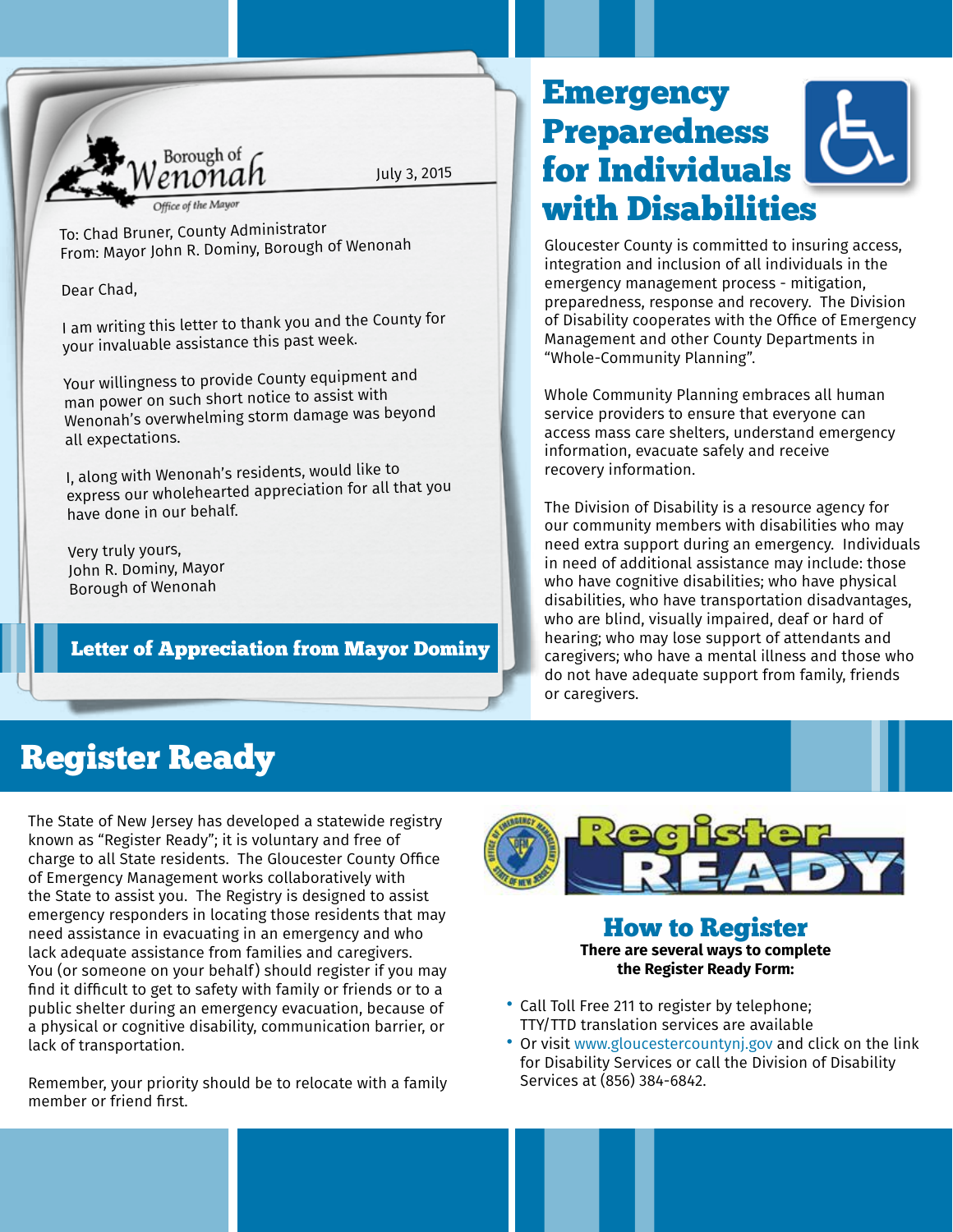Local crews clearing the streets after the devastating storm.

County crews cleaning up Wilson Road in Washington Township



**ARCHITECT** 

 $\Im$ 

Westville Public Works lends a hand to help to clear debris.



Local businesses pitched in the clean up as Total Turf Experience in Mantua was a staging area for county and municipal public workers and vehicles.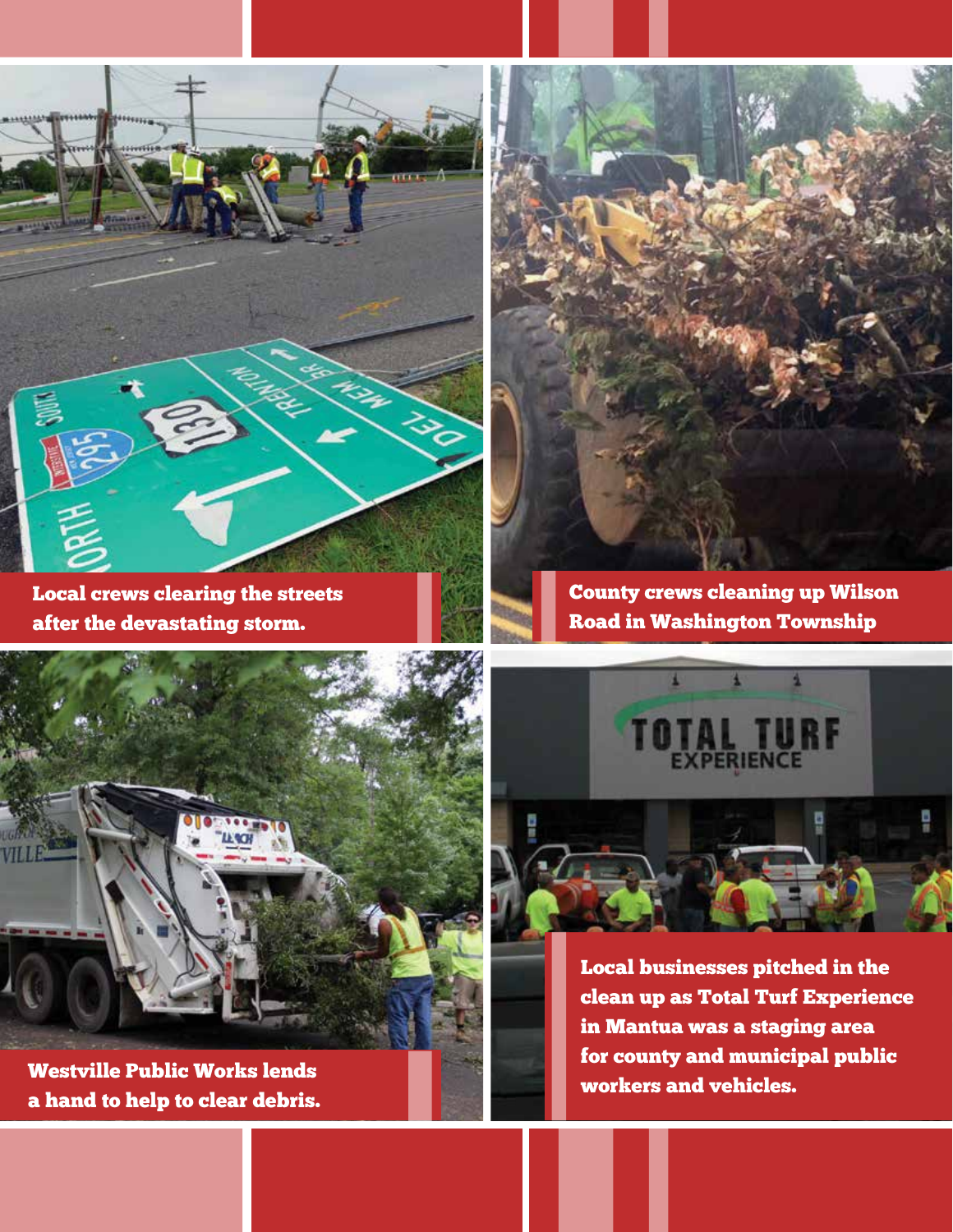# **MANTUA TOWNSHIP POLICE DEPARTMENT**



Rodney J. Sawyer Chief of Police David Mastrogiacomo Captain

405 Main Street Mantua, New Jersey 08051 mantuapd@mantuatownship.com (856) 468-1920 Fax (856) 464-0237



Jeffrey Ferry Lieutenant Darren White Lieutenant

To: Freeholder Director Robert Damminger & the Gloucester County board of chosen freeholders

Re: Assistance with storm clean up in Mantua Township

Date: July 22, 2015

Director Damminger,

I would personally like to thank you, the Freeholders, County Administrator Chad Bruner, County Engineer Vince Voltaggio, and the Gloucester County Highway Department and all of its members for your assistance with the massive cleanup due to the June 23<sup>rd</sup> storm which crippled much of the county. Having worked alongside these crews as they initially cleared debris from roadways to restore travel through the Township, I know the stress and strain they encountered with angry residents, impatient motorists, downed power lines, the weather and for the first week of this cleanup, they had no power themselves. Most workers involved in this cleanup effort spent their time working to restore the quality of life for residents of Mantua Township and throughout Gloucester County before they themselves could begin to deal with their own.

Watching as these crews restored Breakneck and Heritage roads, Mantua and Center Streets and Mantua Blvd from disaster areas to almost pre-storm condition within days was not only impressive. but completely unexpected. In witnessing the devastation, I expected this cleanup to be a several month process, but with Gloucester County's assistance it was knocked out in several days. While some residents did not fully realize the magnitude of the situation we were facing and in some instances took their frustrations out on your work crews. I know the few weeks of inconvenience was much better than the few months we were facing without your help.

This storm was a defining moment for County and Municipal leadership and workers from day one. With coordination, cooperation, and teamwork, we all stepped up and got it done! Thank you for all that you and your employees have done to get Mantua Township and Gloucester County back on their feet.

**Rodney J. Sawyer** They J Sauge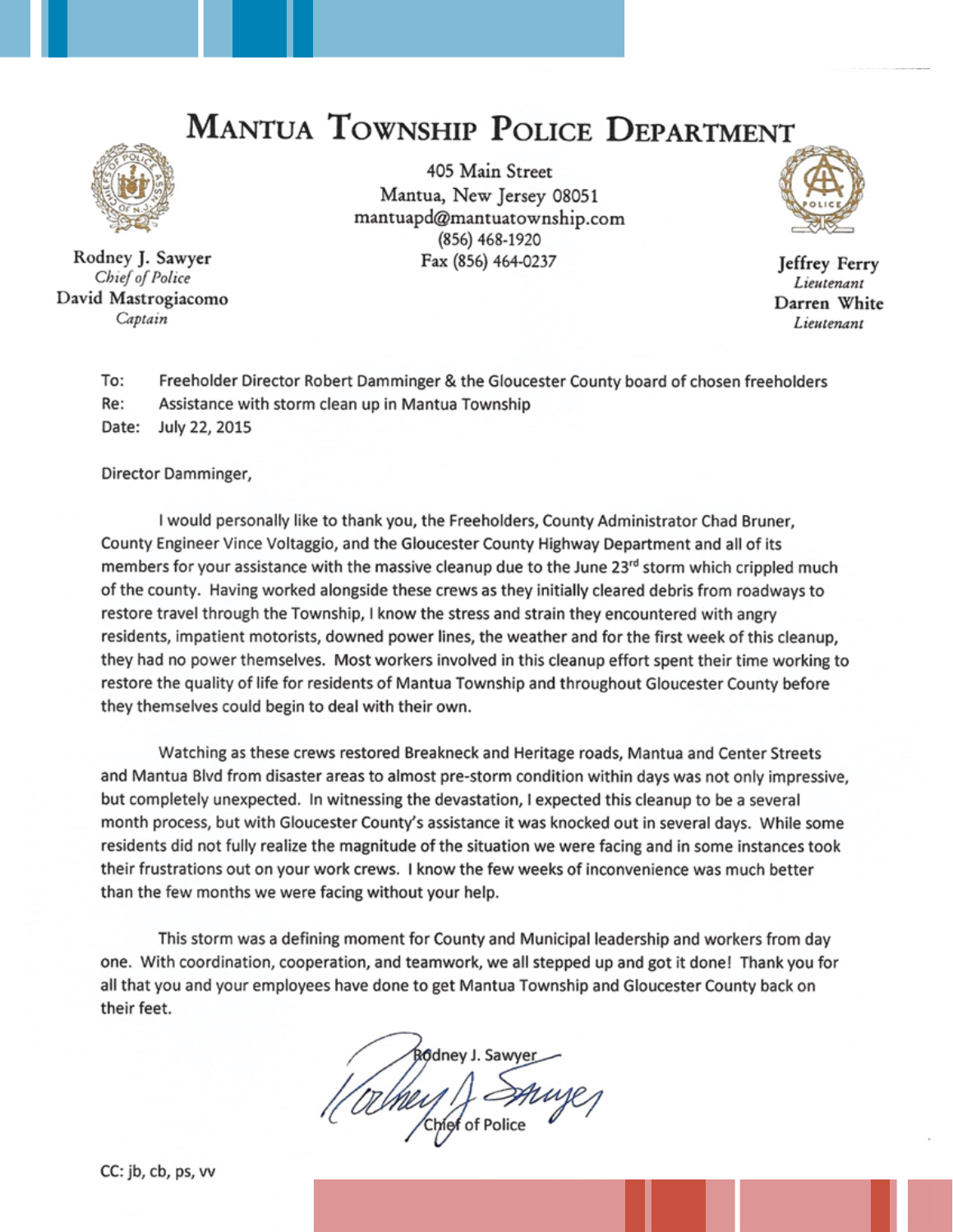# **Pets and Disaster Safety Know What to**

Our pets enrich our lives in more ways than we can count. They are members of the family. In turn, they depend on us for their safety and wellbeing. The best way to ensure the safety of your entire family is to be prepared with a disaster plan. If you are a pet owner, that plan includes your pets. Being prepared can help save lives. If it is not safe for you to stay, it is not safe for them either.

- Know which hotels and motels along your evacuation route will accept you and your pets in an emergency. Call ahead for reservations if you know you may need to evacuate. Ask if no pet policies could be waived in an emergency
- • Most American Red Cross shelters cannot accept pets because of health and safety concerns and other considerations. Service animals that assist people with disabilities are allowed in Red Cross shelters
- • Know which friends, relatives, boarding facilities, animal shelters or veterinarians can care for your animals in an emergency. Prepare a list with phone numbers
- Although your animals may be more comfortable together, be prepared to house them separately
- Include your pets in evacuation drills so that they become used to entering and traveling in their carriers calmly
- • Make sure that your pet's vaccinations are current and that all dogs and cats are wearing collars with securely fastened, up-to-date identification
- Many pet shelters require proof of current vaccinations to reduce the spread of disease.
- Consider having your pet "micro-chipped" by your veterinarian

#### **Keep items in an accessible place and store them in sturdy containers so that they can be carried easily.**

#### **Your kit should include:**

- • Sturdy leashes, harnesses and/or carriers to transport pets safely and ensure that they can't escape
- Food, drinking water, bowls, cat litter/pan and a manual can opener
- • Medications and copies of medical records stored in a waterproof container • A first aid kit
- • Current photos of you with your pet(s) in case they get lost. Since many pets look alike, this will help to eliminate mistaken identity and confusion
- Information on feeding schedules, medical conditions, behavior problems, and the name and number of your veterinarian in case you have to foster or board your pets
- Pet beds and toys, if easily transportable



# Do as The Disaster Approaches!

- • Often, warnings are issued hours, even days, in advance. At the first hint of disaster, act to protect your pet.
- • Call ahead to confirm emergency shelter arrangements for you and your pets.
- Ensure that all pets are wearing collars with securely fastened, up-to-date identification.
- Check that your pet disaster supplies are ready to take at a moment's notice.
- Bring pets inside so you won't have to search for them if you need to leave quickly.